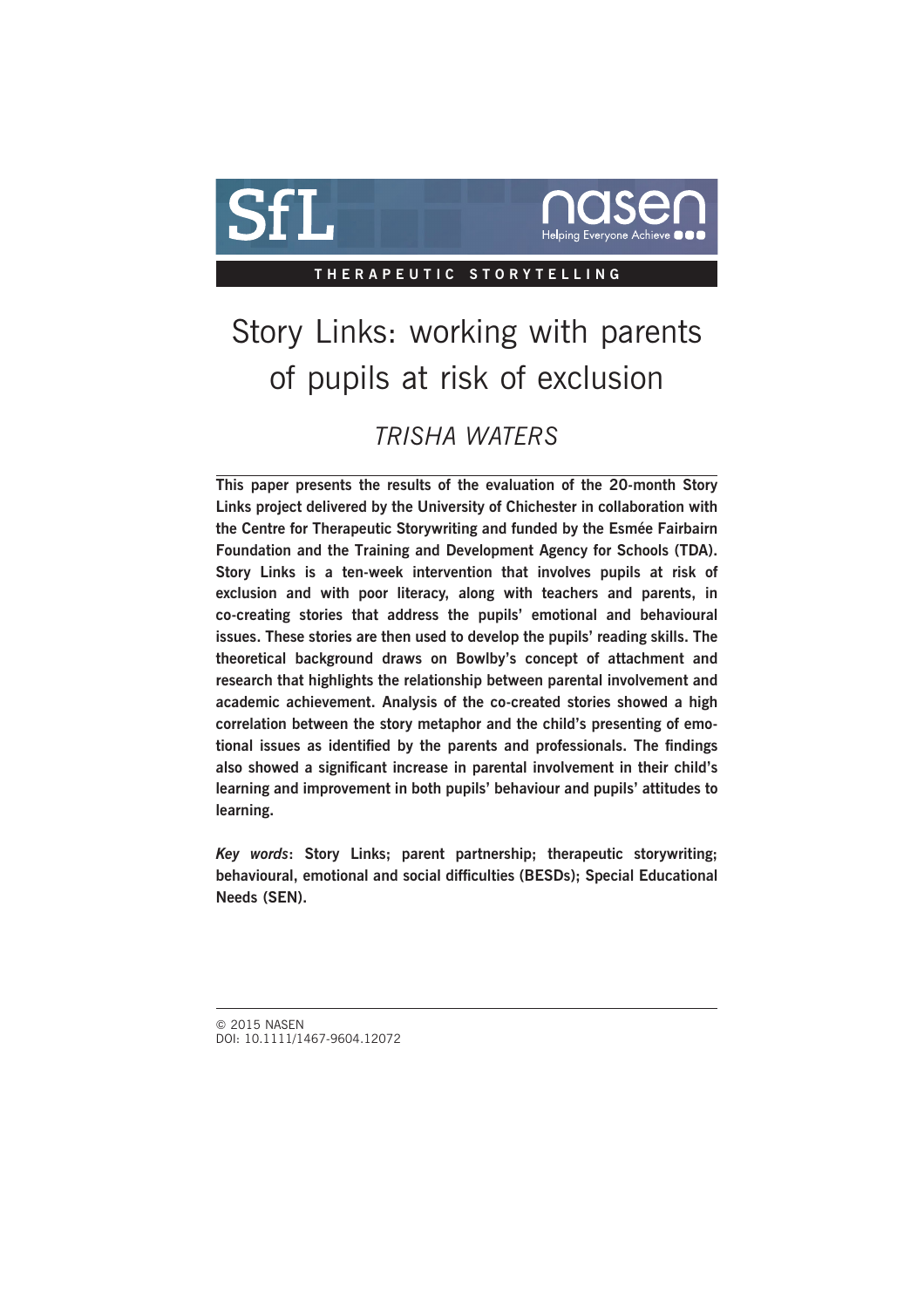# **Introduction**

This paper is a summary of a more extensive report (Waters, 2009) that evaluated the impact of the parent-partnership Story Links programme. The roll-out of this programme was part of a wider Story Links Project, co-funded by the Training and Development Agency for Schools (TDA) and the Esmée Fairbairn Foundation, which had three strands:

- Strand 1: delivery of three-day Story Links **training** to five cohorts of education professionals supporting pupils at risk of exclusion (55 attended).
- Strand 2: **evaluation** of the impact of the ten-week Story Links Programme, delivered in school by professionals who completed the three-day training, on pupils' emotional and social well-being and academic learning.
- Strand 3: the production of an online **training manual** (Waters, 2010) to support professionals using the intervention in schools.

The overall project spanned 20 months, with the evaluation research strand (summarised here) conducted over an 18-month period.

# **What is Story Links?**

Story Links grew out of the established Therapeutic Storywriting Groups (Waters, 2004a; 2004b; Waters 2008) which have now been used in over 500 schools in England. Whereas the Therapeutic Storywriting model is a wave 2 group intervention that focuses on developing emotional literacy and **writing skills**, Story Links is a wave 3 intervention with individual pupils and their parents and focuses on developing emotional literacy alongside **reading skills**.

The Story Links model targets pupils aged 6–11 years who have been identified as being at risk of exclusion because of behavioural and emotional issues, and who also have reading skills below those of their peers. For many of these pupils, emotional difficulties in school can be related to attachment difficulties with regard to their parents or carers (Geddes, 2006). Story Links uses joint storywriting, and the metaphors it generates, to encourage the parent/carer to think about the emotional and social well-being of their child. It also aims to involve parents in their child's learning by encouraging them to regularly hear their child read the typed-up co-created stories at home.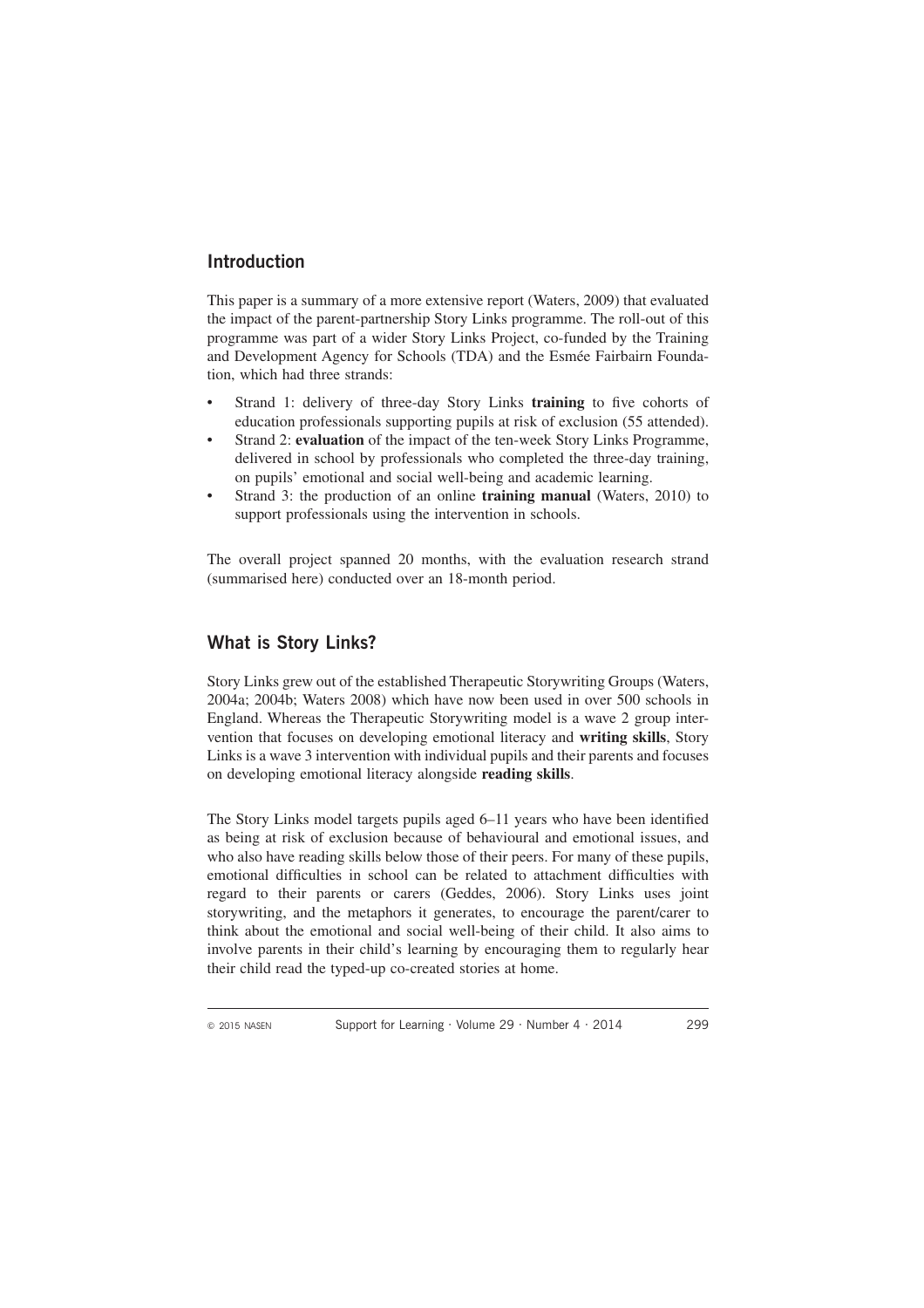# **Structure of a Story Links session**

The Story Links programme runs over ten weeks and is led by an educational professional who has attended the three-day training course. The facilitating professional can be a special educational needs co-ordinator (SENCo), SEN support teacher, educational counsellor, learning mentor or inclusion manager. For ease of writing, in this article the term 'Story Links teacher' will be used to refer to the facilitating educational professional in the programme. Sessions with the parent and child last 30 minutes, with a further 30 minutes required by the Story Links teacher for typing up, printing and distributing the story. A teaching assistant (TA), ideally one attached to the pupil's class, also joins in the sessions and implements 2×20 minute school-based follow-up sessions using the written text to develop the child's reading skills during the week. As the model has an open systemic structure, other professionals, such as a learning mentor, home– school liaison officer or social worker engaged in supporting the family, can also be invited to attend sessions. There is an initial session with the parent and pupil to tell them about the programme, deal with any concerns and ensure commitment to the ten-session programme.

The main sessions begin with the teacher taking a few minutes with the parent to review how things have been at home with their child during the week, and in particular to ask how joint reading activities have gone. They are then joined by the TA and the pupil, who will bring some feedback from his/her teacher on their behaviour during the week in class, which is shared with the parent. There then follows a 'feelings check-in' during which the teacher uses active listening skills (empathic verbal reflection) to reflect and contain the feelings expressed by the parent and pupil.

The child then reads the previous week's story to the group, with support from the teacher or the parent. This leads into the central activity of joint story-making. The teacher gives the story opening, which will have emerged from the discussion with the parent about the child's current emotional issues. For instance, if the parent says the child has had angry outbursts, the opening might be: '*Leslie the lion roared. He was furious.*'

Beginning with the child and followed by the parent, each person present then takes a turn to continue the story, with the teacher making notes. The teacher takes responsibility for completing each week's story and then retells the newly created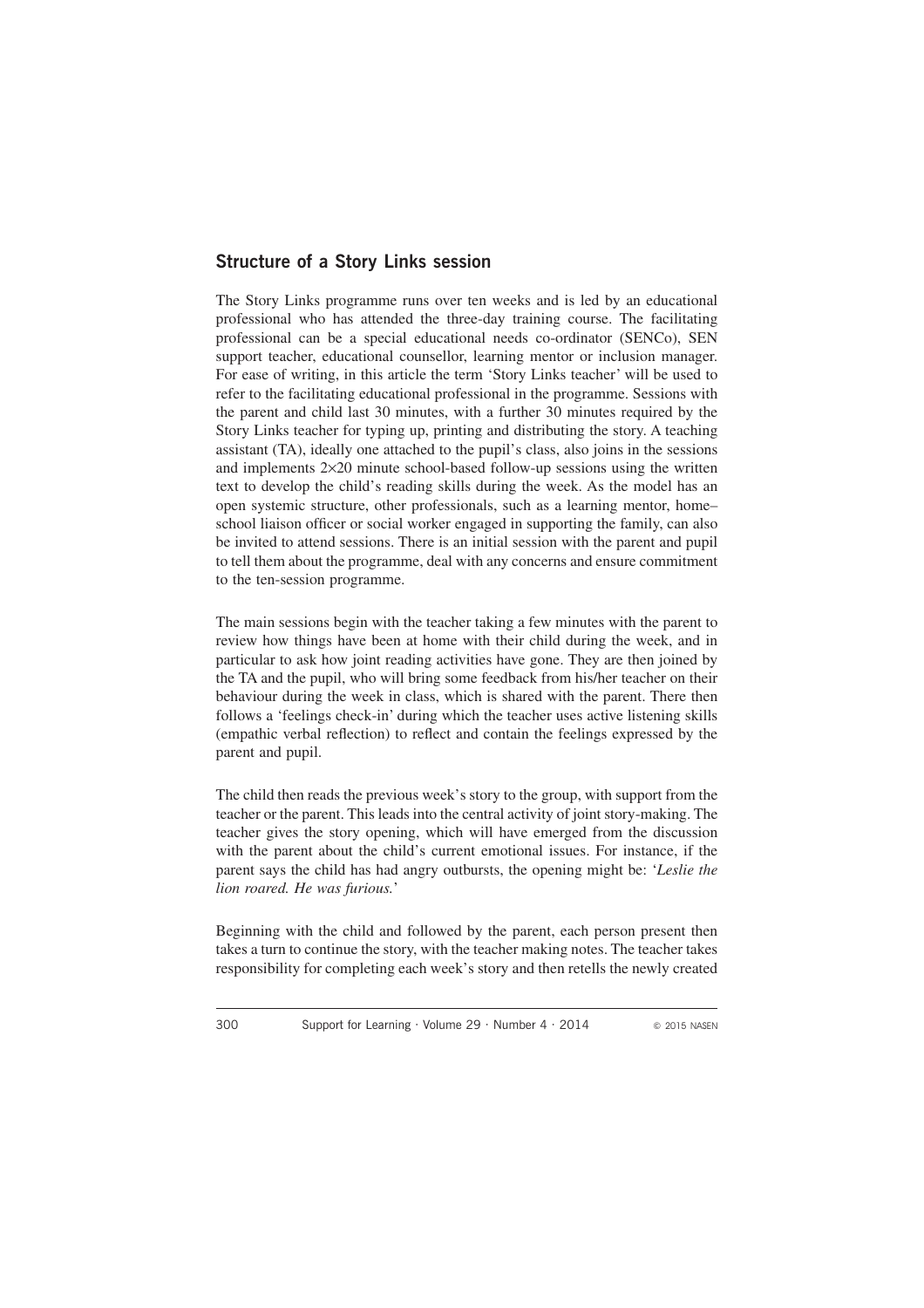story to the group. The child leaves the room with the TA and the teacher encourages the parent to reflect on the metaphor/imagery in the newly created story and to think about what metaphors might be included in the next week's story.

Once the parent has left, the teacher types up the story, at the appropriate reading level for the child. This is not in the format of a verbatim report, but the core story line is maintained, with an effort made to include the actual phrases used by the parent and child. A copy then goes home with the child to be read with the parent at home; another copy goes to the teaching assistant for use in the two 20-minute reading skills sessions during the week. See the 'Teachers TV' video clip [\(www.teachers.tv/video/34482\)](http://www.teachers.tv/video/34482) to view a sample session modelled by the researcher.

# **Theoretical underpinning**

#### *Attachment theory, behaviour and learning*

The theory underpinning Story Links draws on attachment theory, developed by Bowlby (1988) in the 1950s, which highlights the central importance of the parent–child relationship, particularly in the first 2–3 years of life, to the child's healthy psychological development. While this is now taken for granted by most child professionals, it was a radical departure from the then established developmental models, most of which considered developmental stages as being entirely located within the child. Bowlby emphasised, however, that a child's development can only be considered within the context of their relationship with a primary carer. Ainsworth (1979) then published the results of her 'Strange Situation' clinical experiment, showing that healthy attachment patterns, along with two anxious forms of attachment – avoidant and ambivalent – can be identified at one year of age. Later, Main and Solomon (1986) identified a third form of anxious attachment, which they termed 'disorganised' or 'confused'. With the evidence from this research, attachment theory began to receive widespread acceptance and even to change social policy, particularly in relation to parental contact for hospitalised children.

While attachment theory has informed health policy for many years, it seems to have had a much lower profile in relation to educational policy. True, it is beginning to inform practice in the early years (Elfer, 2007) – particularly within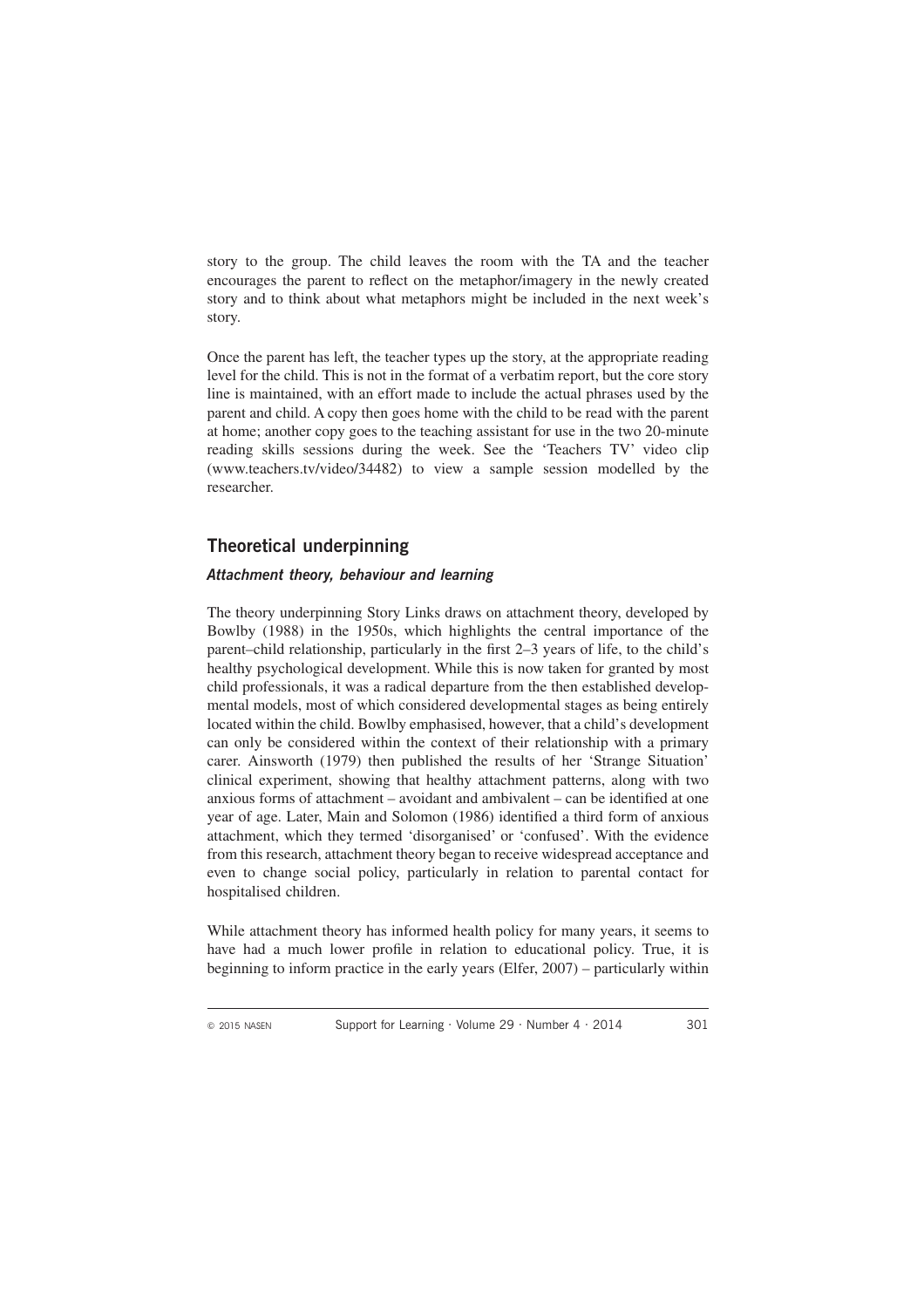the UK Sure Start initiative – but at primary school level and beyond, although attachment anxiety is beginning to appear on pupils' Individual Education Plans (IEPs), there are few educational professionals who have an understanding of attachment theory. This is despite a growing body of research evidence (Sroufe *et al*., 2000) indicating that poor attachment patterns have a strong correlation not only with BESDS but also with poor educational achievement.

The child brings behavioural patterns from the relational dynamic established with their primary carer into school, and these will affect the quality of their relationships with both peers and adults. Behaviours associated with poor attachment patterns that are exhibited in the classroom may include:

- poor concentration
- constant talking
- ignoring instructions in class
- getting into trouble during breaks
- refusing to be helped with work
- presenting explosive reactions
- exhibiting a sudden deterioration in behaviour when making mistakes. (Geddes, 2006)

These are clearly behaviours that can seriously challenge a class teacher, and it is easy to see why these pupils are often at risk of exclusion.

Bowlby suggests that positive attachment is promoted by the parent and child engaging in a mutually enjoyable activity. The Story Links intervention aims to involve parents and pupils with BESDS in such an activity – that of co-created story-making, which, because of the unpredictability and creativity of the activity, is often 'fun' for both parent and pupil.

Hughes (2007) proposes that the co-regulation of affect and the co-construction of meaning are also central to the development of attachment security. Sessions are designed to facilitate a co-regulation of affect – that is, emotional attunement between parent and pupil – in that they provide an opportunity for parent and child to share their feelings with each other and 'tune' into each other's story contributions. In relation to supporting co-construction of meaning, parents are encouraged to use the adult ability to think in story metaphor about their child's emotional anxieties and to create a story that helps the child make sense of their experiences.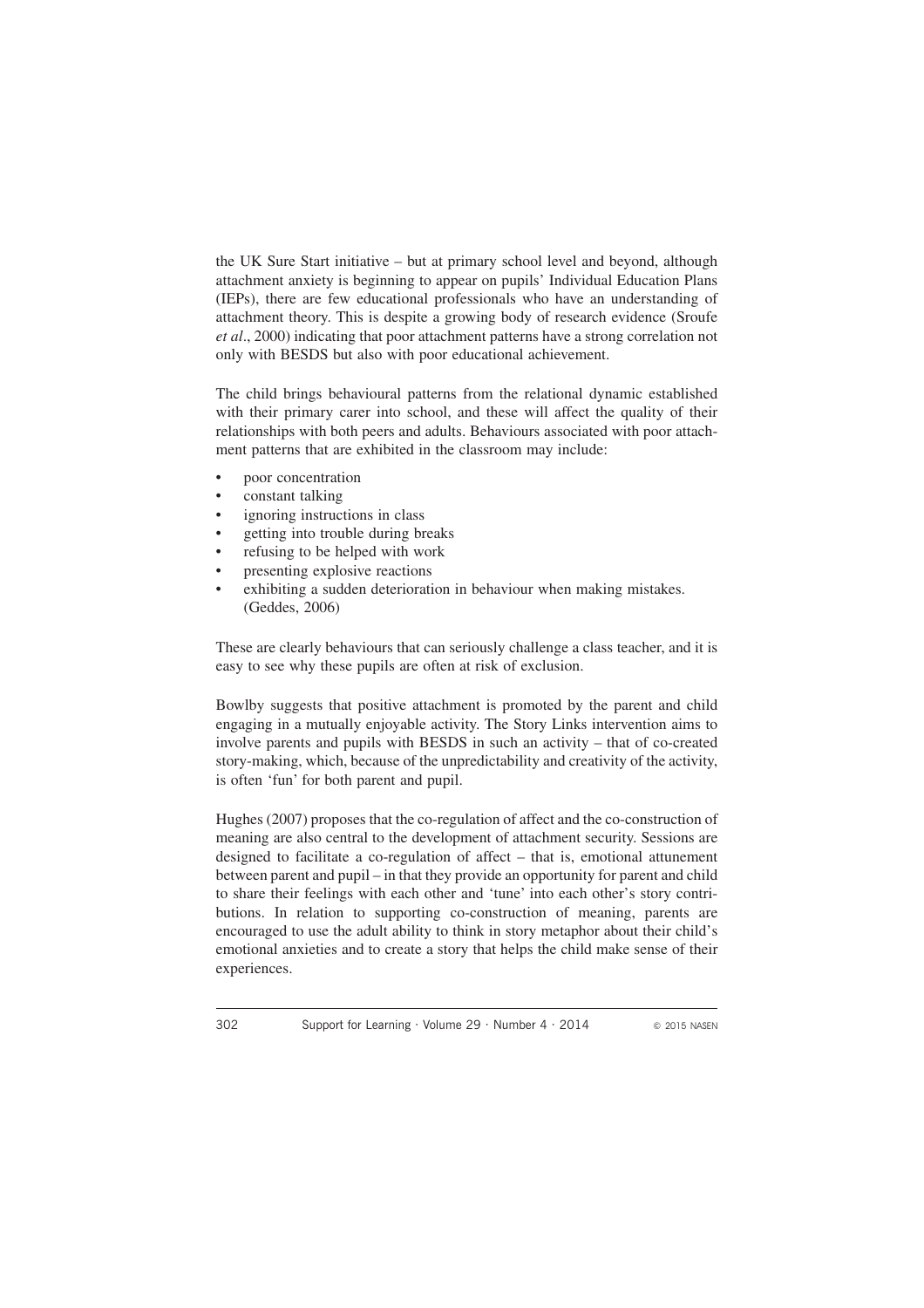The typed-up story is sent home for the pupil to read to the parent and is also used in school as a reading text between sessions. In this way, the written story becomes a positive attachment object, reminding both child and parent of a positive shared educational experience.

# **The importance of parental involvement in pupils' learning**

The pupils targeted for Story Links will be on the special educational needs (SEN) register as a result of behavioural, emotional and social difficulties (BESDs) and poor literacy and are some of the most vulnerable children in our schools. For many of these pupils, their emotional difficulties can get in the way of their learning, and reading skills are often below those of their peers (Cole *et al*., 1998).

The research of Desforges and Abouchaar (2003), commissioned by the DfES (now DfE), has also highlighted the link between of parental involvement and pupils' academic achievement and been highly influential in subsequent government policy. The National Audit of Support, Provision and Services for Children with Low Incidence Needs (2006) further addressed the need to improve parent partnership in meeting the needs of pupils with BESDs at risk of educational exclusion, and also expressed concern about the lack of support for such parents (at 3.39 and 6.25). The Children's Plan (2007) stressed the importance of parent partnership and the discussion paper *Policy Review of Children and Young People* (2007) reiterated these concerns, saying that

'more can be done to build children's resilience to poor outcomes in key areas, including enhancing educational attainment and building social and emotional skills; and parents and communities are vital to create a supportive environment in which children and young people can develop; more can be done to build their capacity to fulfil this role' (2007, p. 1).

The Steer report also highlights the role of parents in supporting both children's behaviour and their academic attainment. It points out that while

'[t]here are few parents who do not want the best for their children, some may not have the confidence to engage with the school and some may feel alienated from school as a result of their own educational experience' (2009, p. 53).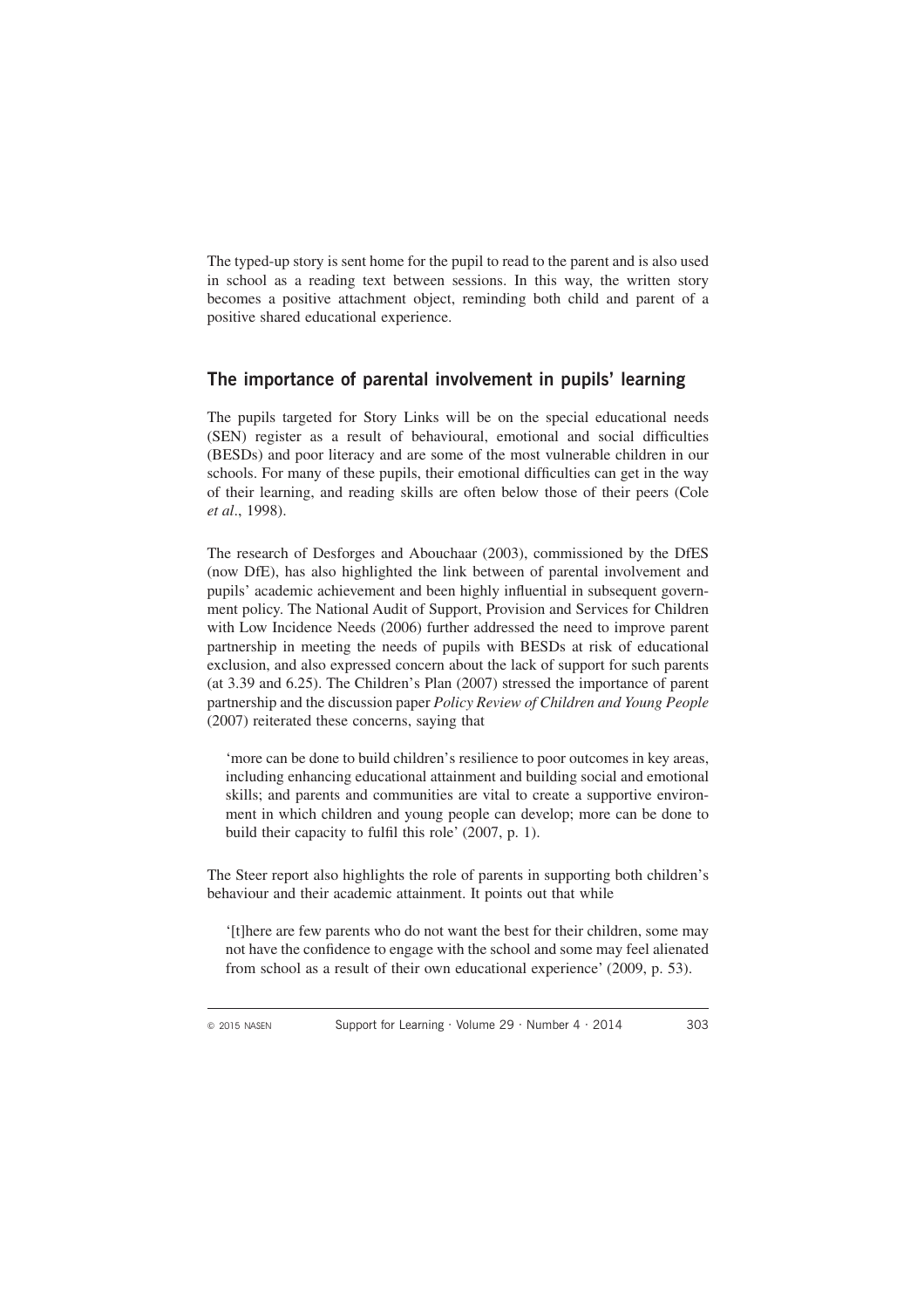Parental inclusion in the support of pupils at risk of exclusion is a key element of the Story Links model and clearly supports the policy of parent partnership emphasised in the above key policy documents.

### **The parent as adult thinker**

According to Piaget and Inhelder (1979), it is only around the time of adolescence that children begin to develop the capacity for abstract or meta-cognitive thinking. The interpretation of metaphor, the meaning of which is to transfer something from one level to another, is itself a meta-cognitive skill. This is why a child will accept a story at face value, operating as s/he does at what Piaget calls the 'concrete-operational level', while adults have the ability to intuitively also read story metaphor on another level of meaning. Thus the basic activity of thinking consciously about an issue through metaphor is an adult skill. One of the theoretical principles of the Story Links intervention is that by encouraging the parent to use this adult skill to think about their child's internal emotional world, they are being supported to step into the adult position in relation to their child. This is pertinent as many pupils with behavioural difficulties can take on the role of the parent and present as a 'parentified' child (Jurkovic, 1997). In this case there is something of a role reversal, with the child alternately 'looking after' and also bullying the parent, and the parent often failing to provide appropriate boundaries for the child. With such a dynamic the parent and child often become embattled over quite minor issues. By supporting the parent to use story metaphor to think about their child's emotional and social needs, the parent can reclaim the 'mindful' adult position, thus helping the child to feel contained and 'held in mind' by their parent.

#### **A therapeutic teaching approach**

Therapeutic storywriting is a therapeutic teaching approach that uses the educational curriculum as a therapeutic context. It does not require educational professionals to become therapists, but rather to bring psychological-mindedness to their work in supporting pupils with severe social, emotional and behavioural difficulties. As mentioned above, the focus is on addressing the needs of pupils whose behavioural, emotional and social difficulties are getting in the way of their learning. The need to address this overlap between BESDs and learning is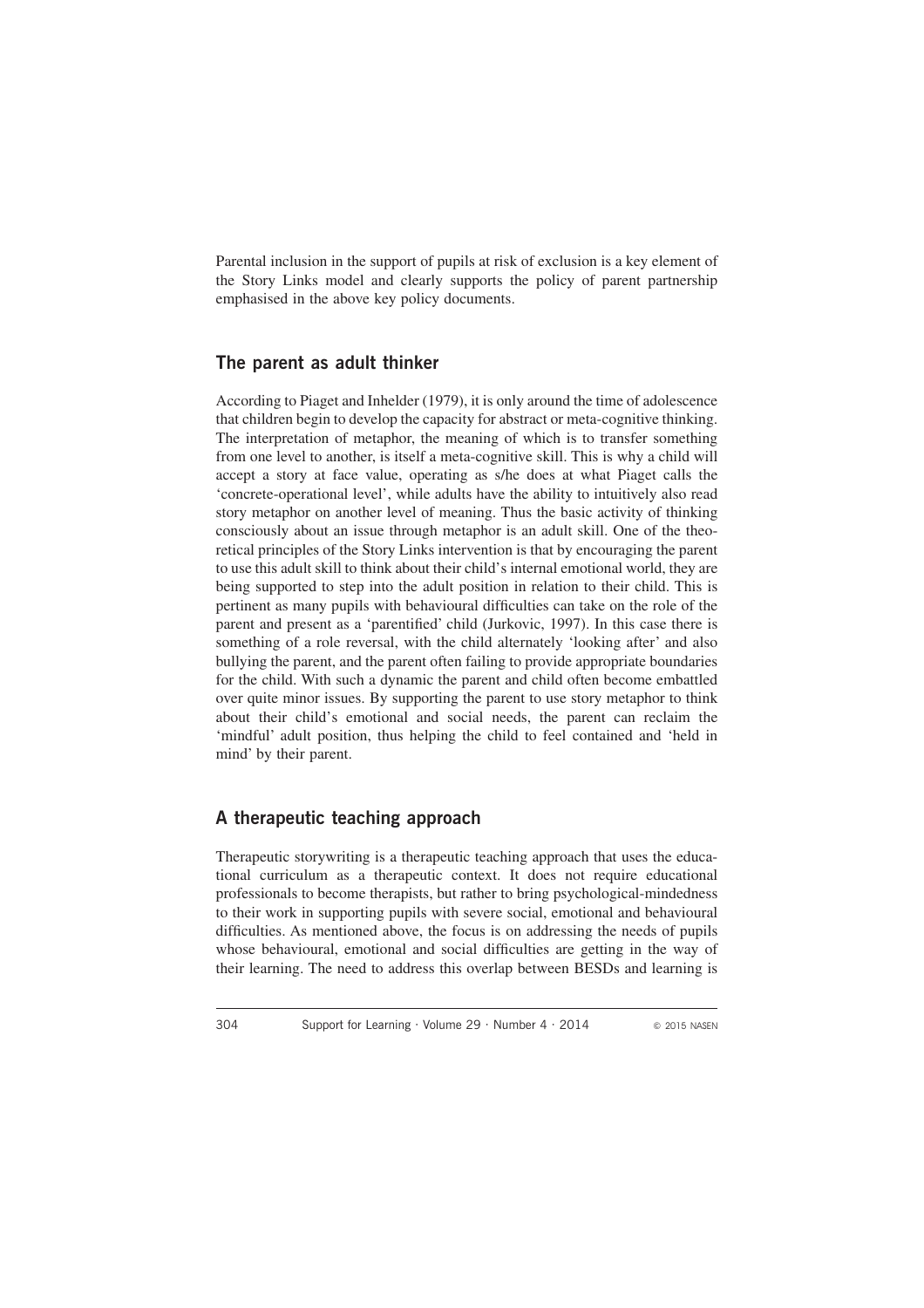highlighted in the Policy Review of Children and Young People (2007), which refers to the research of Greenhalgh (1994) and states:

'Social and emotional skills and attainment are mutually reinforcing, either positively or negatively. Some negative emotions (such as sadness, anger) can block learning, while other positive feelings (such as a sense of well-being, feeling safe and valued) promote learning. Managing the emotions can therefore assist learning' (para 3.28).

The interim Steer Report also concurs with this view and states that learning and behaviour are 'inseparable issues for schools' (2009, p. 25).

The Story Links model can be integrated into a school's Social and Emotional Aspects of Learning (SEAL) programme, which is a wave 3 intervention that provides support for those individual pupils whose BESDs are giving the school particularly serious cause for concern in terms of both their inclusion in the classroom and their progress in learning. These pupils will usually be on the SEN register at either SA+ or Statement level for BESDs, indicating that their needs require more specialist support than is normally provided by the school.

# **Evaluation methodology**

#### *Research design*

Following the delivery of the three-day Story Links Training to 55 professionals supporting vulnerable pupils, the evaluation sought to assess the impact of the ten-week programme on:

- pupils' emotional and social well-being;
- pupils' behavioural difficulties and rates of exclusion;
- parental engagement with their child's learning;
- pupils' reading skills and engagement with learning.

The evaluation employed a case study design, which included both quantitative and qualitative approaches, to gain in-depth data on the pupil, teacher and parent experiences of the intervention. It also included case profiles of individual pupils and their stories.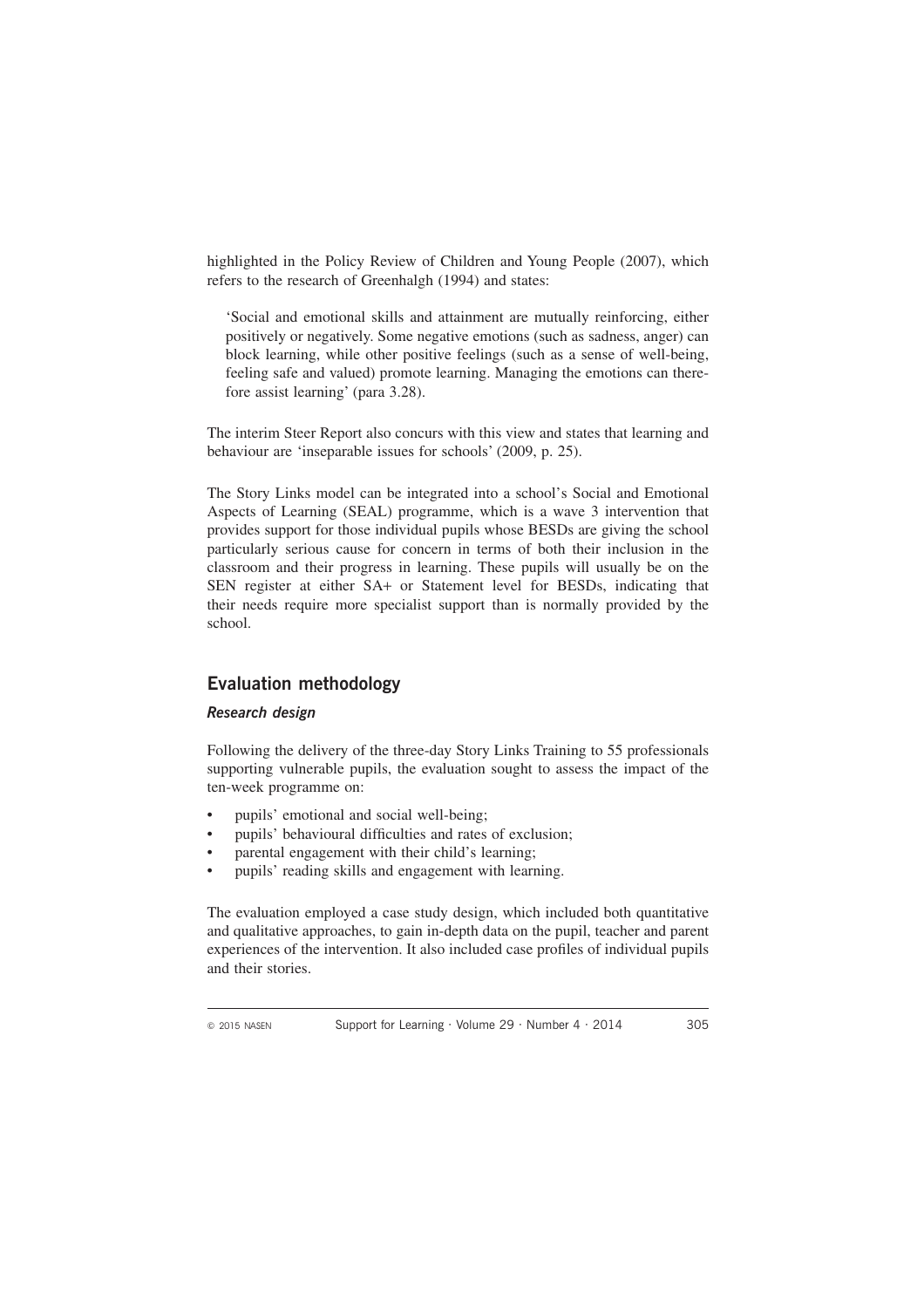The following specific methods were used:

| <i><u>Ouantitative</u></i>           | <i><u>Oualitative</u></i>                     |
|--------------------------------------|-----------------------------------------------|
| Goodman's Strengths and Difficulties | Pre and post-intervention: semi-              |
| Questionnaire (SDQ) (Youth in Mind)  | structured interviews with individual         |
| website, 2009), completed pre and    | pupils, parents/carers, class teacher and     |
| post-intervention by class teachers  | SL teacher                                    |
| Neale Analysis of Reading Ability    | Post-intervention: semi-structured interviews |
| $(NARA)$ (1997), a pre and post-     | with supporting teaching assistant $(TA)$ +   |
| intervention assessment of accuracy  | SENCO when available                          |
| and comprehension                    | Content analysis of parent/pupil stories      |

Data was analysed thematically across the cases using the qualitative analysis software NVivo 8 and interpretative processing. The findings are reported in theme-based narrative form.

As the primary researcher developed the intervention, a second expert evaluator was employed to monitor the subjectivity of the primary researcher in both the data collection and the analysis.

# **Target pupil/parent group**

Pupils were selected by Story Links teachers on two criteria: first, they were at risk of exclusion due to behavioural, emotional or social difficulties; second, they were least one year behind the reading age (for accuracy and/or comprehension) of their peers. The first 12 pupil/parent sets to complete the ten-week programme were selected for the evaluation. The pupil group consisted of nine boys and three girls drawn from seven schools. Ten Story Links teachers were involved. Another two parents were also selected and took part in the preevaluation but are not included in the final evaluation, as one did not complete the intervention in the time frame due to illness and the other was unable to maintain regular attendance.

Four pupils had at least one biological parent who was illiterate. Of the parents who attended sessions, two were illiterate and a further two described themselves as dyslexic. Two pupils had SEN Statements, nine were at SA+ and one was at SA on the SEN register.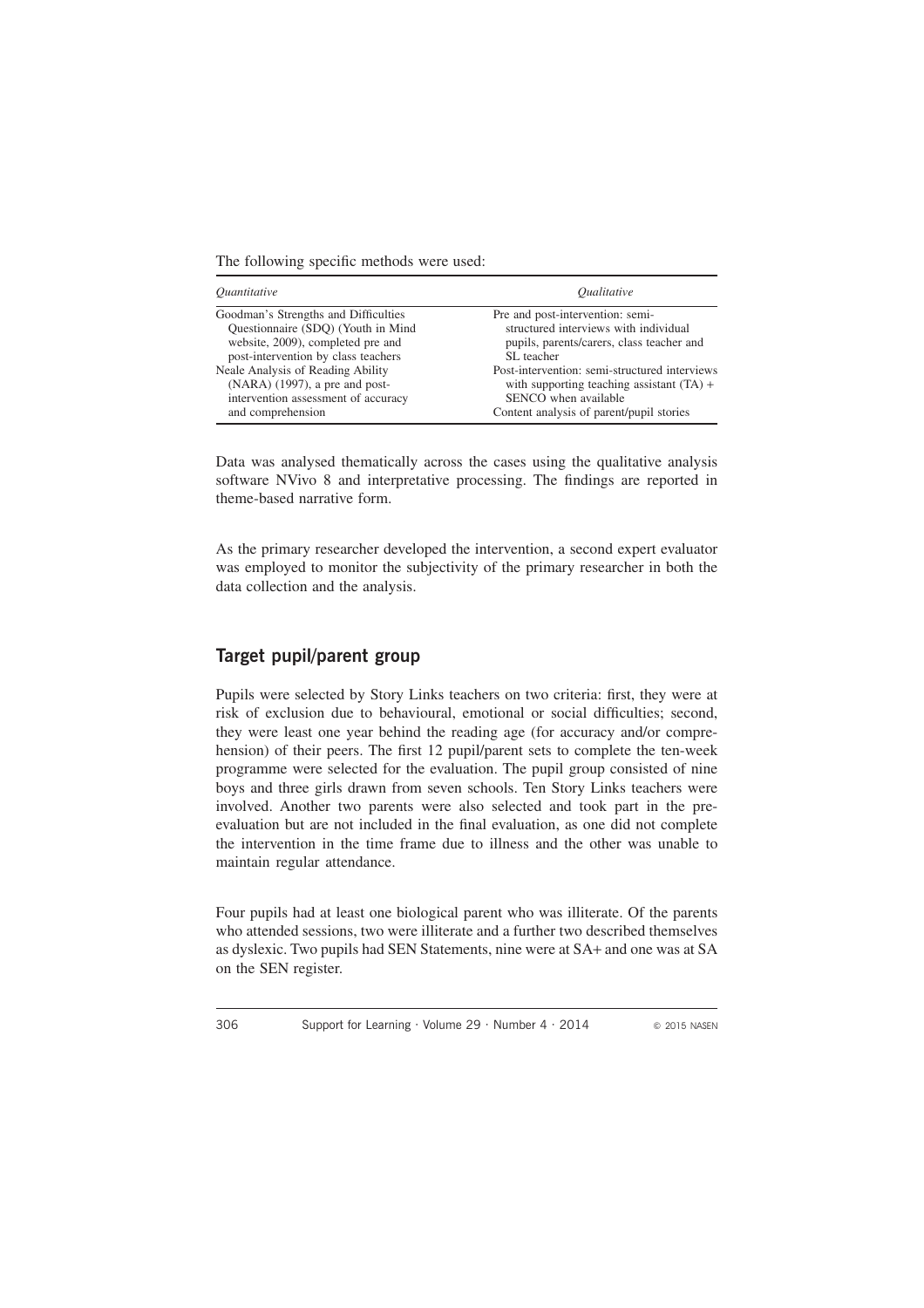# **Summary of key findings**

Note: The names of pupils have been changed for confidentiality reasons and parents and pupils have given permission for their stories to be used in this research.

#### *Impact on pupils' emotional and social well-being*

#### *Significant improvement in pupils' overall emotional stress*

The pre-intervention interviews with parents and teachers revealed a high incidence of emotional anxiety in the target group of pupils. This finding was confirmed by the pre-Goodman's SDQ for overall stress (Figure 1) completed by the class teacher, which showed three-quarters of the pupils experiencing very high stress levels. Post-intervention, the majority of pupils showed a significant reduction in overall stress.



**Figure 1.** Goodman's SDQ for impact on pupils' overall stress **Key.**  $\leq 11$  = Close to average;  $12-15$ =Slightly raised;  $16-18$ =High;  $\geq 19$  = Very High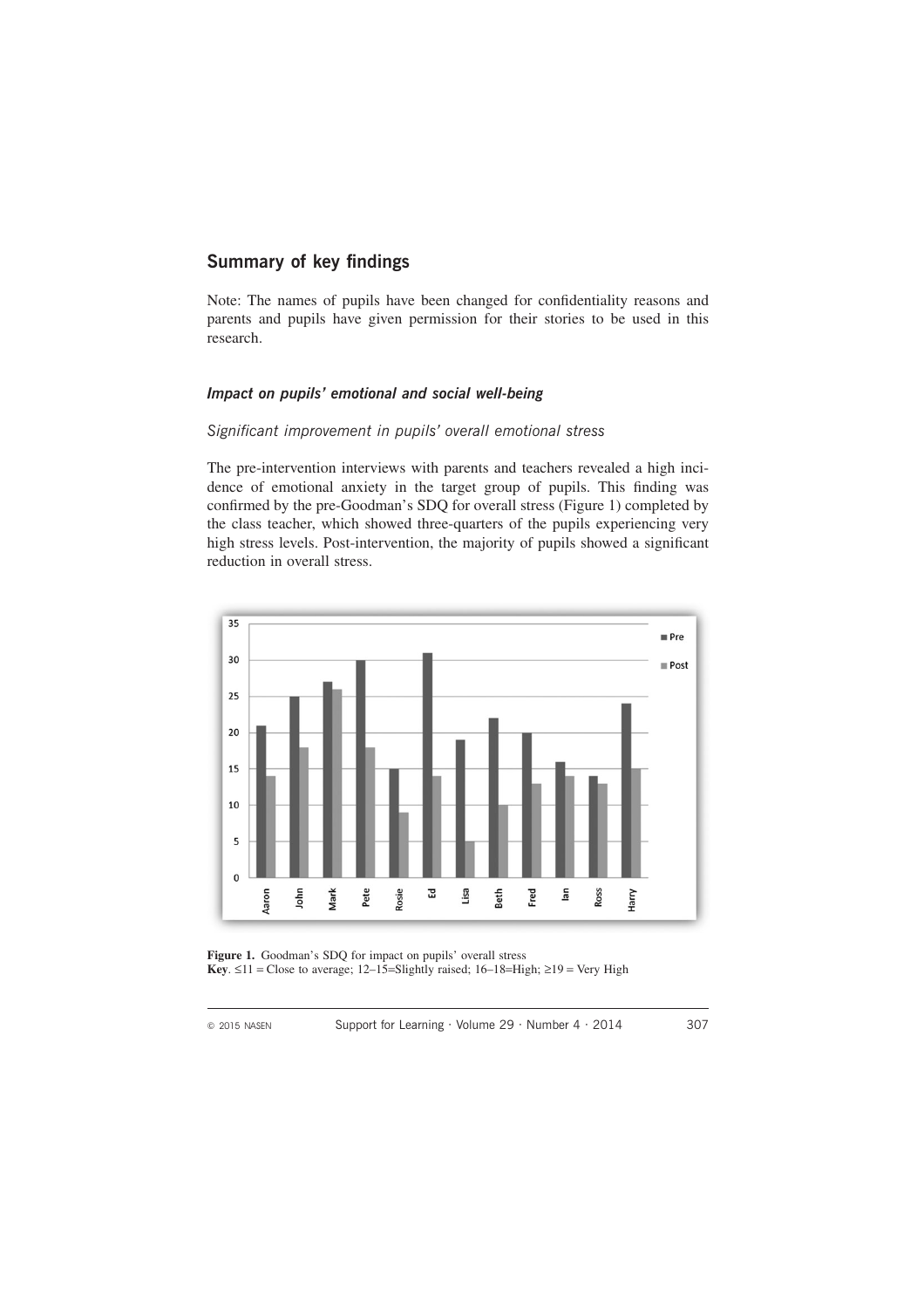#### *The function and impact of the co-created stories*

The stories by parents and pupils had powerful effects, in several ways. First, they often served as a reminder of the nurturing role of the parent. For example:

Bo the Elephant was stroppy and used to cry because he had to find food on his own He walked for miles and miles, digging at the ground and sniffing at the tree . . . (then) his keeper came in his lorry with a big box. The box was full of sticky buns which they ate together.



So, Bo knew now that . . . he didn't have to get stroppy and cry, trying to find food on his own. His keeper would look after him well.

Second, many of the pupils' stories addressed issues relating to both friendship difficulties and sibling rivalry; third, they enabled the children to address their anxiety through the metaphor in the story.

Prominent themes that emerged in the stories were lack of friends, fear, abandonment and lack of nurturing. Content analysis of the stories indicated that many of the story openings given by the Story Links teacher addressed 'difficult' emotional issues relating to the particular child, which, in their own contribution, they projected on to the story character.

This correlation between the story metaphor and pupils presenting emotional issues is particularly evident in the in-depth pupil profiles included in the full report.

#### *Impact on significant relationships*

#### *Experience of positive attachment*

The majority of pupils and parents enjoyed coming along to the sessions; parents used words such as 'fun', 'laughter', 'enjoy' and 'giggle' to describe their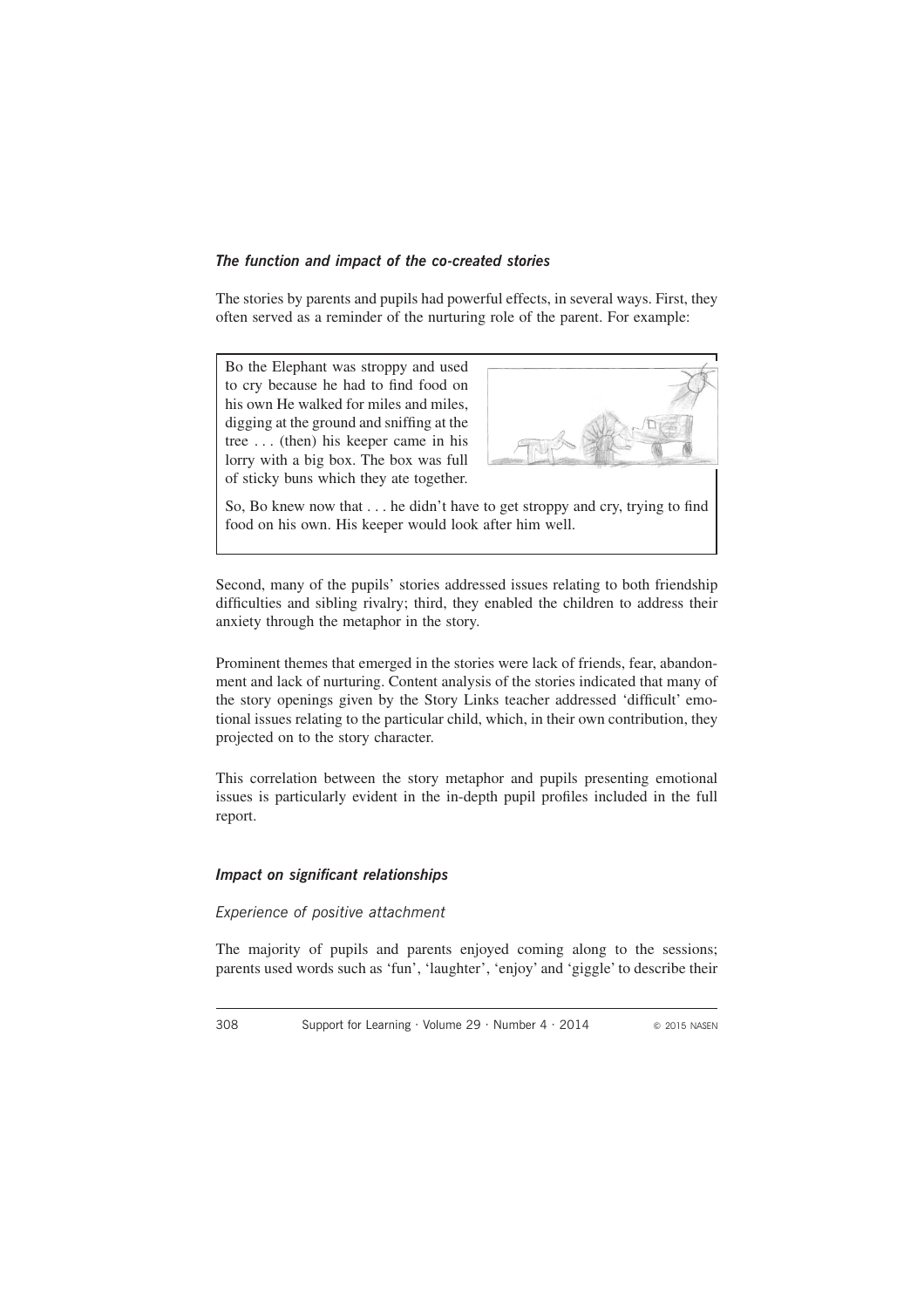experience of the sessions. This is an important finding, as positive attachment takes place when parent and child are both engaged together in a mutually enjoyable activity (Bowlby, 1988).

*'I didn't realise, you know, how much he wanted, as I say, I think it was the fact that I was coming into the school as well because even Miss W said he used to get quite excited and he couldn't wait for me to come in'* (Pete's mum).

*'Brilliant, I really enjoyed the sessions – they used to brighten me up on a Tuesday . . . We had laughs and giggled'* (Beth's mum).

What appeared to be particularly important to the pupils was the undivided attention of their parent, without distractions from siblings or household chores.

Contact with Teaching Assistants (TAs) also provided opportunities for the pupils to experience positive attachment. The TAs attended the main sessions and also provided 2×20 min follow-up reading practice and drawing sessions each week which pupils had enjoyed, often 'chatting' about things that were on their mind while illustrating their stories. In fact, it was the TA rather than the Story Links teacher who seemed to take on the role of the child's 'substitute attachment figure', providing them with a 'secure emotional base' in school (Bomber, 2007).

#### *Significant improvement in peer relationships*

There was a significant improvement in peer relationships; this was indicated by the Goodman's SDQ (Goodman, 1997) completed by the class teacher as well as observations from the parents and school-based professionals, who noted that several of the pupils were more able to manage conflict situations.

#### *Impact on pupils' behaviour and rates of exclusion*

*Significant improvement in pupils' behaviour in school*

By the end of the programme there had been a significant reduction in the Goodman's SDQ score for behavioural difficulties in the classroom for the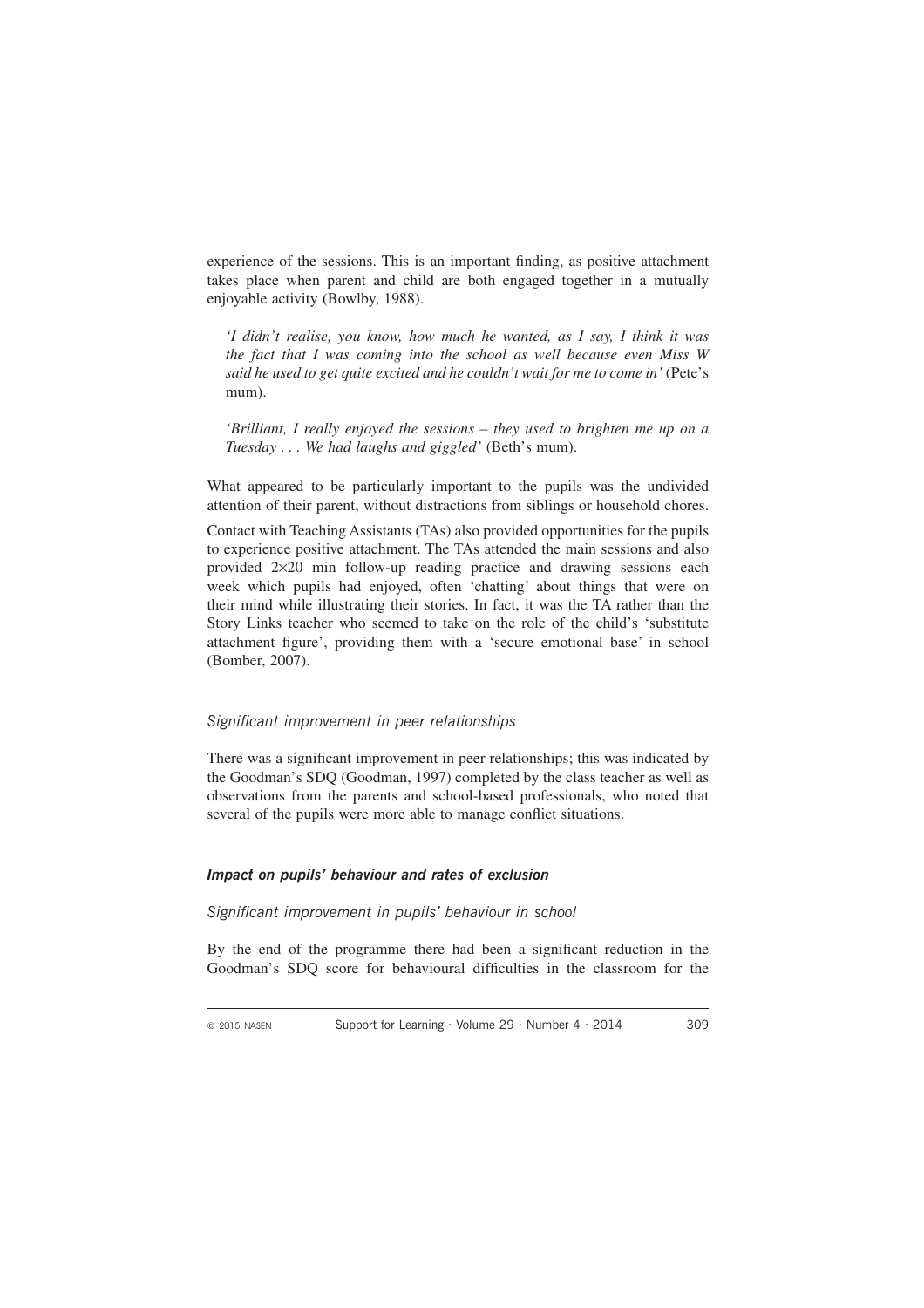majority of pupils who had initially scored above average. This improvement was also noted by parents and Story Links teachers during the interviews.

During the Story Links sessions, some pupils had taken a few weeks to settle in, but all the Story Links teachers reported that pupils' behaviour had, overall, been remarkably good – only a few required reminding to listen and not interrupt others. Some teachers and parents expressed surprise at how well pupils had behaved.

*'I was amazed, I was really amazed . . . it was just like seeing him sitting, it must have been quite daunting for him . . . and you know even S (the SL teacher) was amazed.'* (Pete's mum)

#### *Impact on exclusion*

There was a significant decrease in pupils' rates of exclusion from school, the classroom and the playground (Figure 2). Of the 12 pupils, six had previously been excluded from school, with two of these exclusions being in the last year, and another pupil regularly self-excluded when anxious. During the programme no pupils were excluded from school. In the 12 months prior to the intervention, 11 of the 12 pupils had regularly been removed from the classroom or playground because of their behaviour. During the Story Links Programme the number of removals from the classroom reduced dramatically; there was also a decrease in the number of removals from the playground.

|                           | <b>Exclusion over 12 months</b><br>pre-Story Links programme |           |            | <b>Exclusion during Story</b><br>Links programme |           |            |
|---------------------------|--------------------------------------------------------------|-----------|------------|--------------------------------------------------|-----------|------------|
|                           | School                                                       | Classroom | Playground | School                                           | Classroom | Playground |
| Twice or more<br>per week | $\Omega$                                                     |           |            | $\theta$                                         |           |            |
| About once a<br>week      | 0                                                            |           | $\Omega$   | $\theta$                                         |           |            |
| Less than once<br>a week  | $2 + 1$ self-<br>excluder                                    |           |            | $\theta$                                         |           |            |

**Figure 2.** Exclusions pre and post-Story Links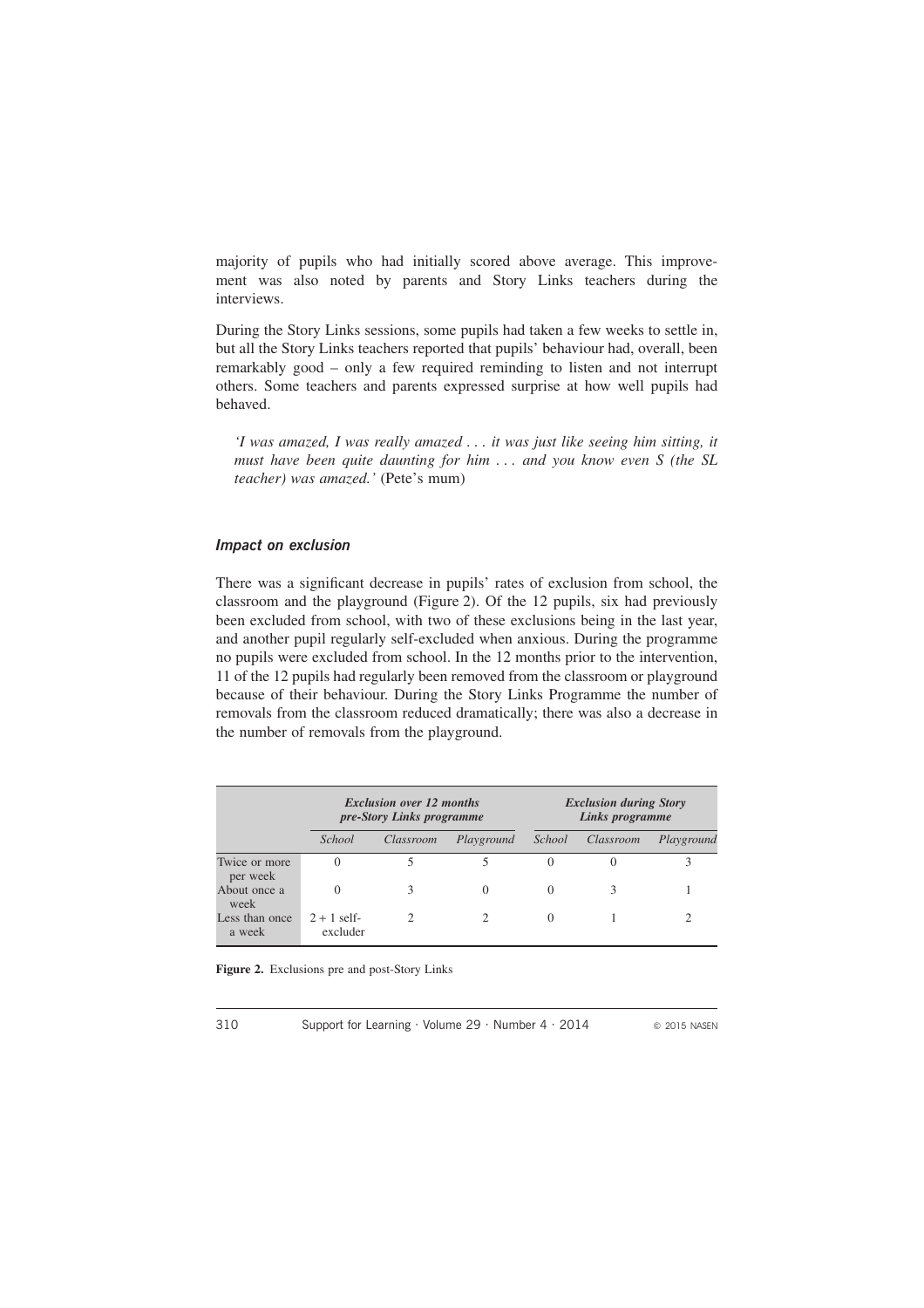#### *Parental engagement with their child's learning*

#### *Parents attended well*

Given that many of the parents had not had regular or positive contact with the school before the Story Links intervention, the level of attendance was remarkably good (Figure 3). With the exception of two parents who did not complete the programme, the 12 parent sets included in the evaluation attended seven out of ten of the sessions, with five parents attending all the sessions. Teachers were surprised that parental attendance had been so good. Parental attendance was supported in some schools by teachers providing a pre-intervention meeting for parents, the SENCo's support in choosing parents and regular phone and text message reminders about the times of sessions which were sent to some parents by teachers.



**Figure 3.** Parental attendance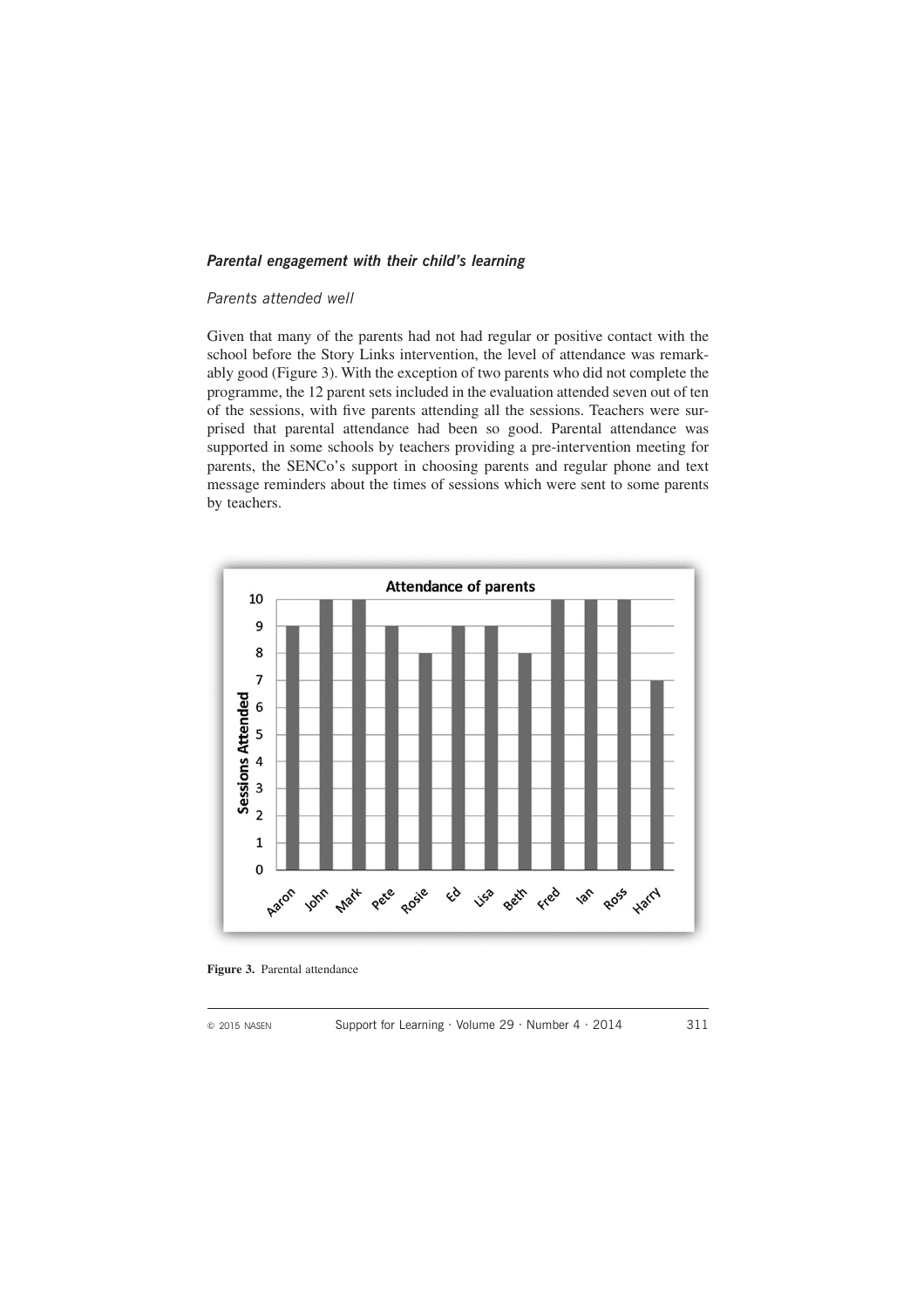#### *Positive impact on the home–school relationship*

All the teachers and a majority of the parents thought that the programme had had a positive impact on the home–school relationship. For the parents, it was the positive focus on the pupils' learning rather than their poor behaviour that seemed to have made a difference:

*J's got behaviour problems so my interaction with the school was horrible all the time – the only interaction was "J's been bad, this has happened, that's happened" . . . now, it's nice to look forward to coming in.'* (John's mum)

Teachers commented that many of the parents had either had infrequent contact or a 'tricky' relationship with the school in the past, but that the Story Links Programme had turned this around:

*She is the sort of parent who still thinks back to her own experiences . . . and thinks that school is a bad place . . . I think it's overcome that probably with her . . . I mean she says hello to the Head now which is quite an achievement . . . and she knows all the office staff.* (SL teacher)

#### *Increase in pupils reading to parent at home*

Before the Story Links programme, nearly half of the pupils had never read to their parents at home and only three parents said they heard their child read at least twice a week. Home reading patterns changed dramatically during the programme (Figure 4), with eight parents hearing their child read at home at least twice a week.

Significant factors in this change which were cited by the parents were the increase in their own confidence and the pupils' ownership of the stories.

*'[He] trusts me now not to get angry with him. I'm a lot more patient with his reading now because I understand the level he's at.'* (Ian's mum)

*'If I'd have gone to the library to pick out books that he could read like this he wouldn't let me, he wouldn't get them. . . . So, the fact that he's put the input in – I think that made a big difference.'* (John's mum)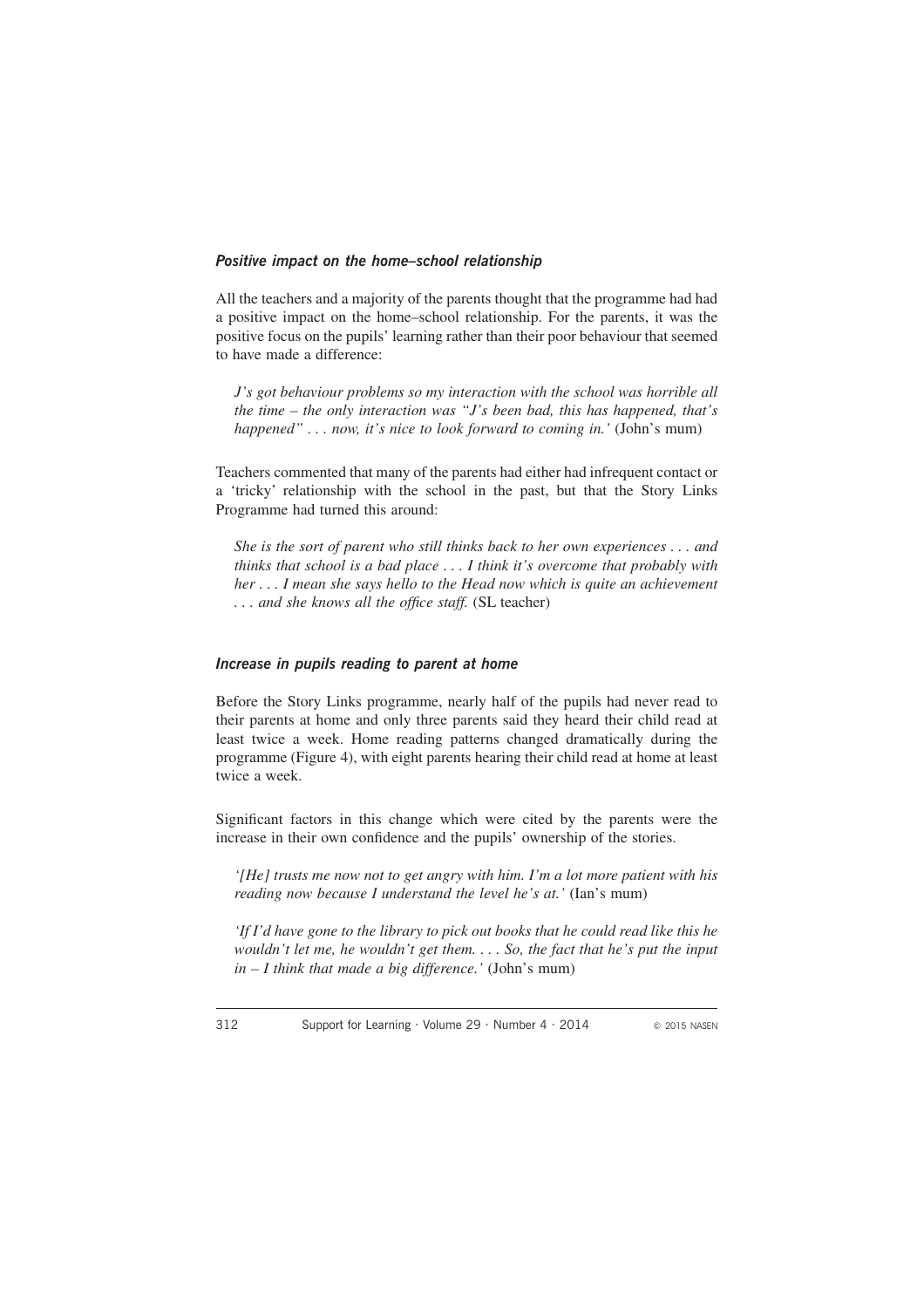

**Figure 4.** Frequency of reading to parent at home pre- and post- Story Links

Pupils, professionals and parents indicated that where parents did not manage to hear their child read, the reasons were siblings' demands, parents' own poor literacy skills or a lack of time.

#### *Parental engagement with story metaphor*

A critical aspect of the intervention was that the parent would engage and reflect on the metaphor in the co-created stories to address their child's behavioural and emotional issues. Most of the Story Links teachers reported that most were able to do this, though some parents were initially more able to do so than others. A quarter of the parents had also begun making up stories with their child at home; in two cases, siblings had also been included in this activity.

#### *Absent dads included in stories*

Many of the stories indicated a preoccupation with an absent father. In some stories pupils highlighted a yearning for more contact with their fathers; in others a sense of abandonment. What follows is an extract from a story by 10-year-old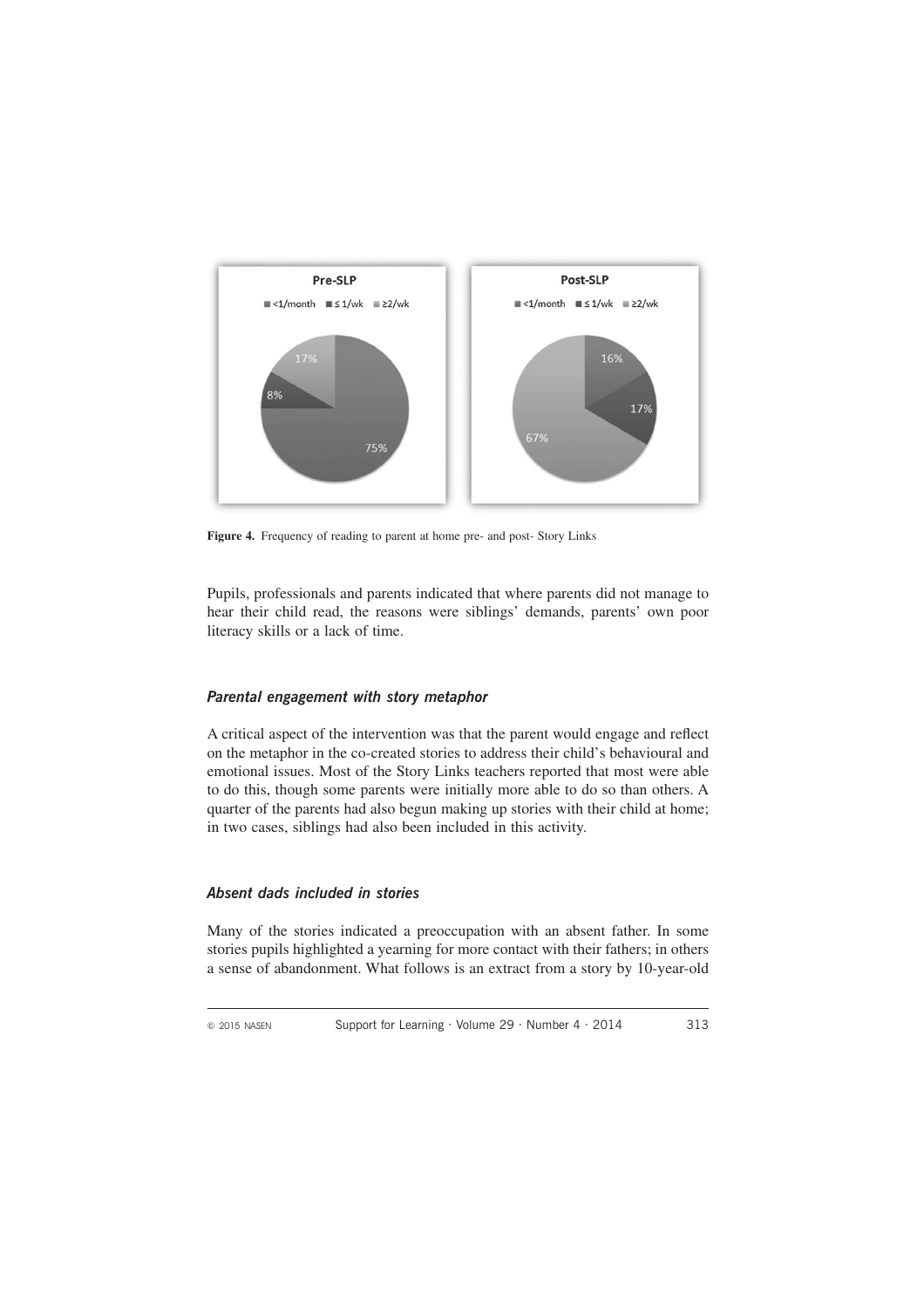Pete who, like Big George in the story, had no friends to play with and would frequently 'pick on' others:

All the other animals had come to fear and be scared of Big George. When he told them his story he had tears in his eyes. Big George explained to all the others: 'It is not my fault that I am so mean. 'My Dad's name is Godzilla. My Dad will not play with me. Every time I ask him he won't play.'



In two cases, the Story Links programme led to fathers (both of whom were separated from the mother) coming into their sons' schools for the first time. This had followed from the pupils showing their stories to their father.

#### *Impact on pupils' reading skills and engagement with learning*

*Significant reduction in hyperactivity and attentional difficulties in the classroom*

There was a significant reduction in hyperactivity and attentional difficulties in the classroom. This was indicated both by the Goodman's SDQ and by class teachers' observations.

*'He'll now sit and he does attempt to spell out words, sound out words . . . you can see him looking down the page as well to try and work out what that word is.'* (Class teacher)

In the Story Links sessions, all pupils engaged well with the story-making aspect and many talked about the stories between sessions. Quite a few remembered the stories very accurately, indicating that they had paid good attention to what had been said.

#### *Minimal increase in reading ability as measured on the NARA*

There was minimal progress in the pupils' reading ability as measured by the NARA. Of the 12 pupils, eight were below the 6.01 starting reading age for both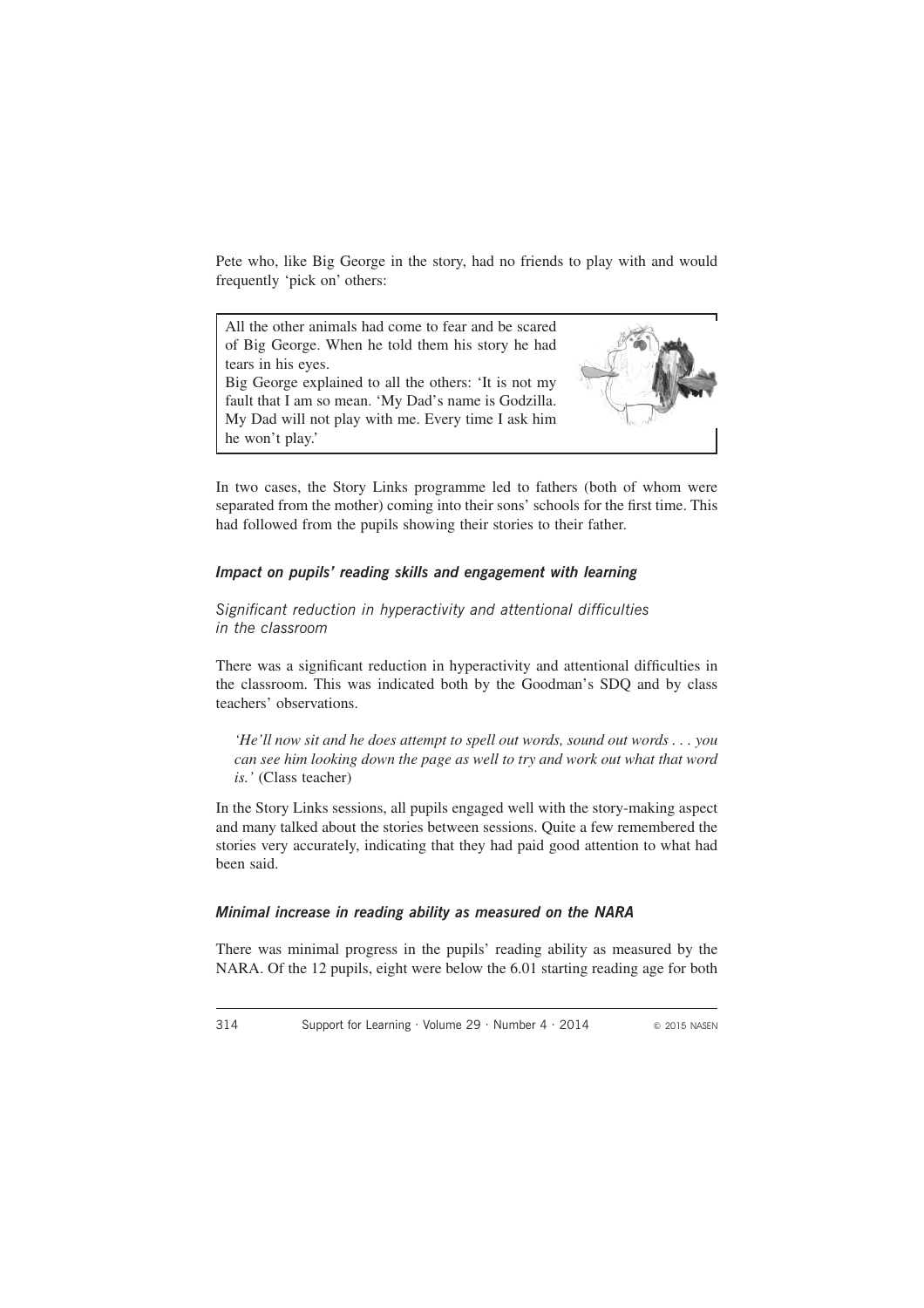accuracy and comprehension before the Story Links intervention. Four showed an increase in reading age for accuracy and six for comprehension. When the pupils' ages were factored in, the progress was even more marginal: the standardised scores and percentile ranks for accuracy showed a decrease for two pupils and an increase for just one; those for comprehension scores showed an increase for three pupils and a decrease for one pupil.

Overall, only one pupil made significant progress for both accuracy and comprehension, as recorded by the NARA, and this was the pupil with the highest initial NARA score.

#### *Improved engagement and confidence in reading*

While the NARA scores indicated that pupils had made only a small amount of progress with their reading skills, teachers and parents commented that all pupils showed an increased interest in the activity of reading. Teachers mentioned how some pupils would now look at books in quiet reading even though they were still not independent readers. Others were able to focus more on sounding out words.

*'He became more interested in being able to read, he became much more enthusiastic about wanting to read it. And very pleased that he could, he felt he could read it.'* (SL teacher)

The programme also seemed to have an impact on pupils' low self-esteem, a key issue identified by parents and teachers in the initial interviews as impeding the learning of the entire target group. In the post interviews, pupils' increased confidence as readers was a prominent theme.

*'Yes, he just felt he couldn't do it [reading] so I think it's given him the confidence to have a go and try rather than just looking at it and thinking "that's too difficult".'* (Aaron's mum)

This developing self-confidence was also evident in the SL sessions, not only in terms of how pupils contributed during the sessions but also in their changed body language:

*'He originally would loll about and have his head on the table . . . but after the first couple of sessions [he became] much more enthused . . . he would sit up and read . . . his confidence came on leaps and bounds.'* (TA)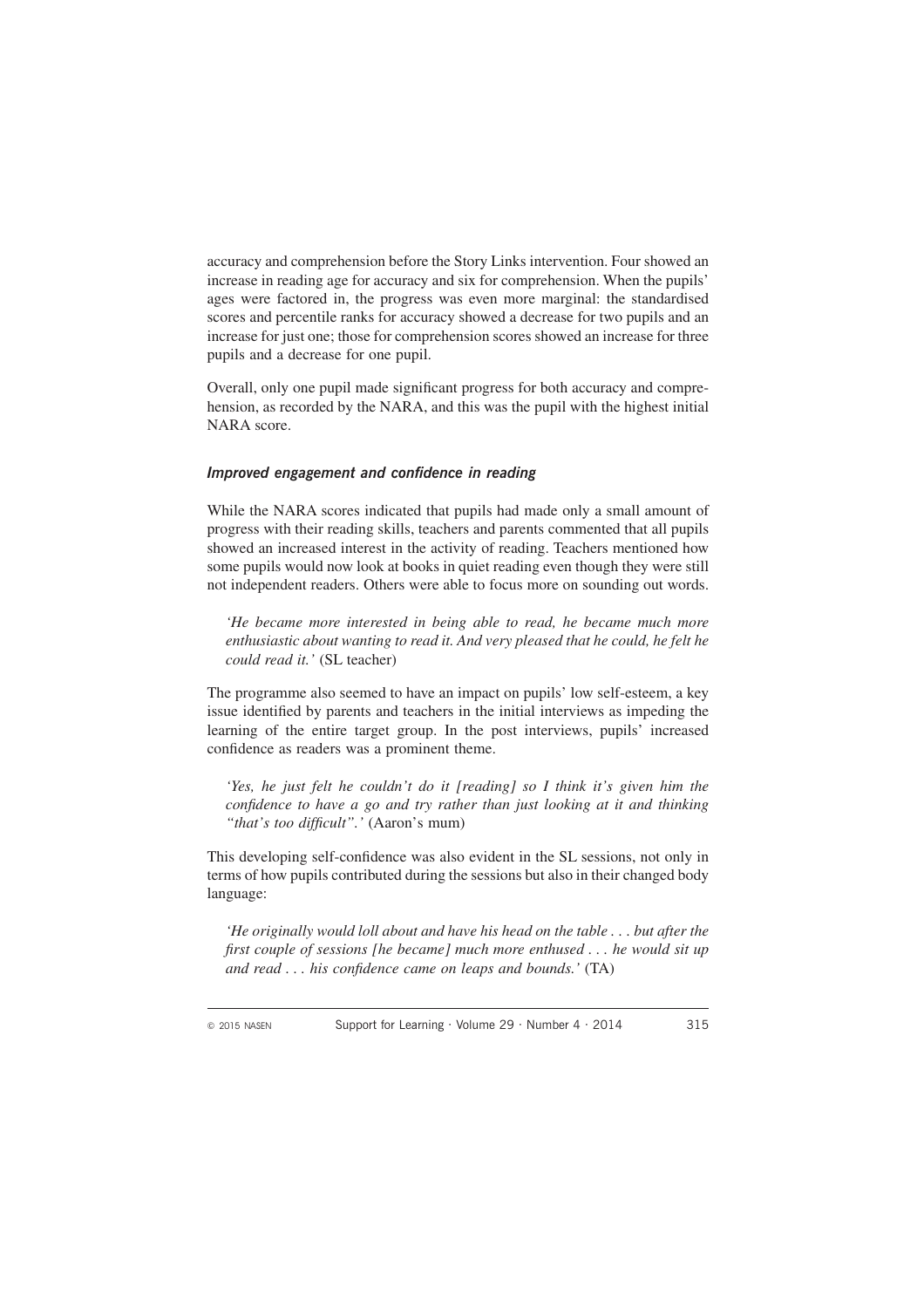# **Concluding remarks**

The key findings of the Story Links evaluation, as outlined above, were mainly positive and included: significant improvement in pupils' overall emotional stress; significant improvement in pupils' peer relationships; pupils and parents becoming able to write stories that addressed pertinent emotional issues for the child; sessions and stories themselves supporting positive pupil/parent attachment; significant improvement in behaviour, with a reduction in exclusions from school, classroom and playground; significant reduction in hyperactivity and attentional difficulties in the classroom; remarkably good parental attendance, contrary to many expectations; and increased parental frequency of hearing their child read at home. However, while there was an increase in pupils' engagement and confidence in reading, there was no significant improvement in their standardised reading score as measured on the NARA. A couple of unexpected findings were the frequency with which the story metaphor related to an absent father and the change of dynamic in sessions when a couple attended rather than a single parent.

A dominant theme to emerge from the analysis of stories written in Story Links sessions was that sessions had provided a learning environment in which pupils were able to project their own emotional issues onto the story characters. This was evident in the high degree of correlation between the feelings expressed by the story characters and the pupils' own presentation of behavioural, emotional and social issues as reported by the school-based professionals. Storywriting can provide the child with an opportunity to reframe or 're-story' their personal experiences and it appeared that the pupils, many of whom had experienced difficult life situations, were keen to engage in this process. By transposing characters and events in their lives into the metaphor of the stories the children were able to play with different outcomes to actual dilemmas. In the Story Links sessions parents and pupils were also engaged in 'co-construction' of meaning as they worked together to create a coherent story that sought to resolve emotional issues that paralleled those of the child.

Stories which reflect pupils' emotional anxieties are commonly used in schools to support pupils with BESDs. However, the research findings indicate that by facilitating pupils to create their own stories, which they are involved in either reading or writing themselves, the same activity can have a dual function: that is, it can support emotional well-being while developing literacy skills. The fact is that these pupils are doubly disadvantaged. No matter how much empathy and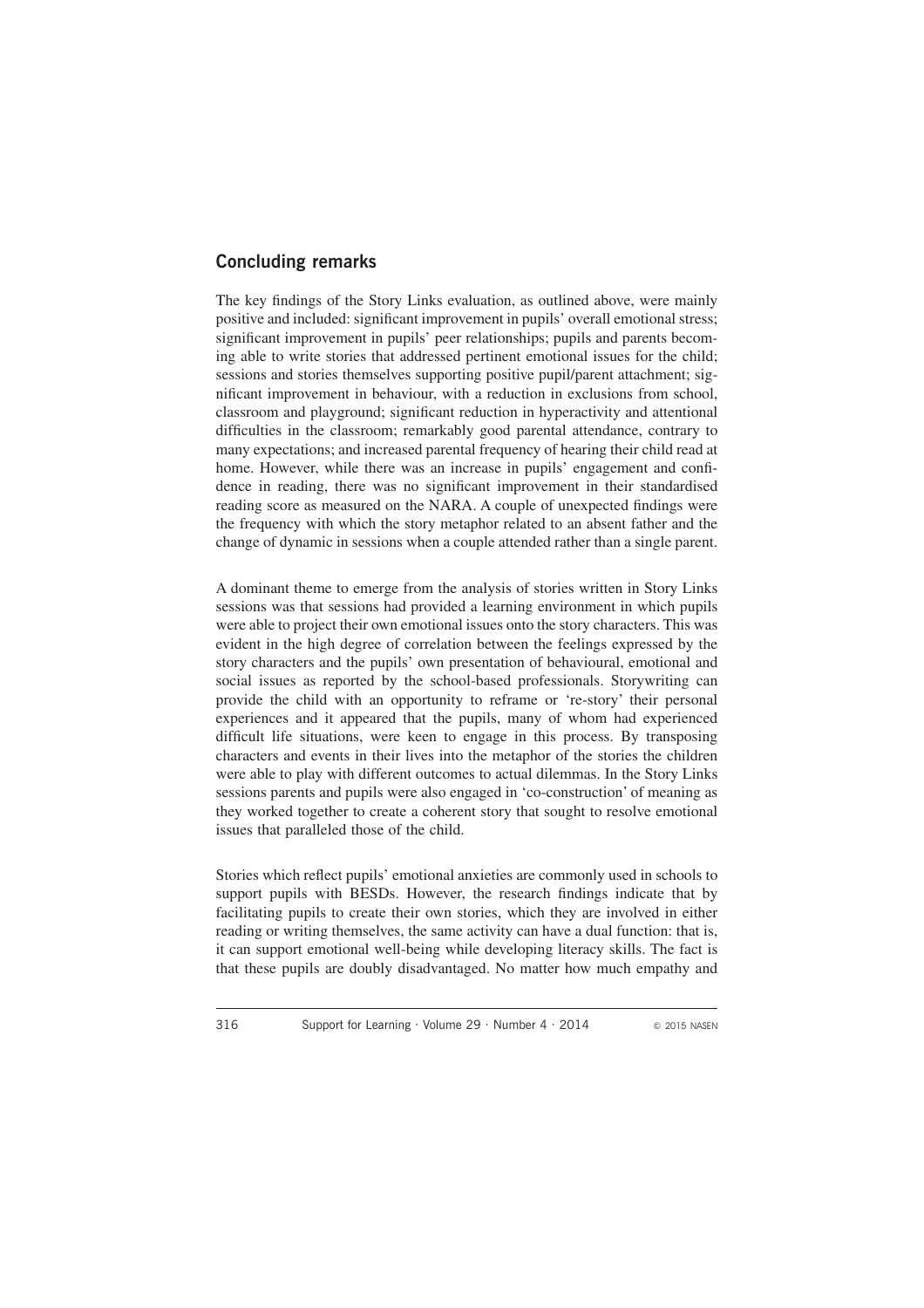emotional support we give them, if these pupils leave school without basic literacy skills, their life chances will be very poor. The ability to read and write develops the child's capacity to think and this in turn supports the development of emotional resilience, as the individual can begin to reflect on their emotions rather than just react to them.

#### *Areas for further research relating to Story Links*

The findings from evaluation of the Story Links intervention provided several potential areas for future research. These include exploring ways to engage more fathers in the intervention; refining the reading measuring tools to include an early reading assessment alongside the NARA and also to extend the pre/post-test period; and exploring follow-on support for parents once the Story Links intervention is over.

### **References**

- AINSWORTH, M. (1979) *Patterns of Attachment: A Psychological Study of the Strange Situation*. Hillsdale, NJ: Erlbaum.
- BOMBER, L. (2007) *Inside I'm Hurting*. London: Worth Publishing.
- BOWLBY, J. (1988) *A Secure Base*. London: Routledge.
- COLE, T., VISSER, J. and UPTON, G. (1998) *Effective Schooling for Pupils with Emotional and Behavioural Difficulties*. London: David Fulton.
- DCSF (2007) *The Children's Plan: Building Brighter Futures*. London: The Stationery Office.
- DESFORGES, C. and ABOUCHAAR, A. (2003) *The Impact of Parental Involvement, Parental Support and Family Education on Pupil Achievement and Adjustment: A Literature Review*. Nottingham: DfES Publications.
- DFES (2007) *Policy Review of Children and Young People (PRCYP): A Discussion Paper*. Norwich: HMSO.
- ELFER, P. (2007) *Attachment and the Key Person Role, Early Years Foundation Stage:* Nottingham: DCSF Publications.

GEDDES, H. (2006) *Attachment in the Classroom*. London: Worth Publishing.

GOODMAN, R. (1997) [Online at Youth in Mind website, [www.sdqinfo.com\]](http://www.sdqinfo.com). Accessed 20/11/14.

GREENHALGH, P. (1994) *Emotional Growth and Learning*. London: Routledge.

HUGHES, D. (2007) *Attachment-Focused Family Therapy*. New York: W.W. Norton.

JURKOVIC, G. (1997) *The Plight of the Parentified Child*. London: BrunnerRoutledge.

MAIN, M. and SOLOMON, J. (1986). Discovery of an insecure disorganized/disoriented attachment pattern: procedures, findings and implications for the classification of behavior. In T. Braxelton and M. Yogman (eds), *Affective Development in Infancy*, pp. 95–124. Norwood, NJ: Ablex.

National Audit of Support, Provision and Services for Children with Low Incidence Needs (2006) Nottingham: DCSF Publications.